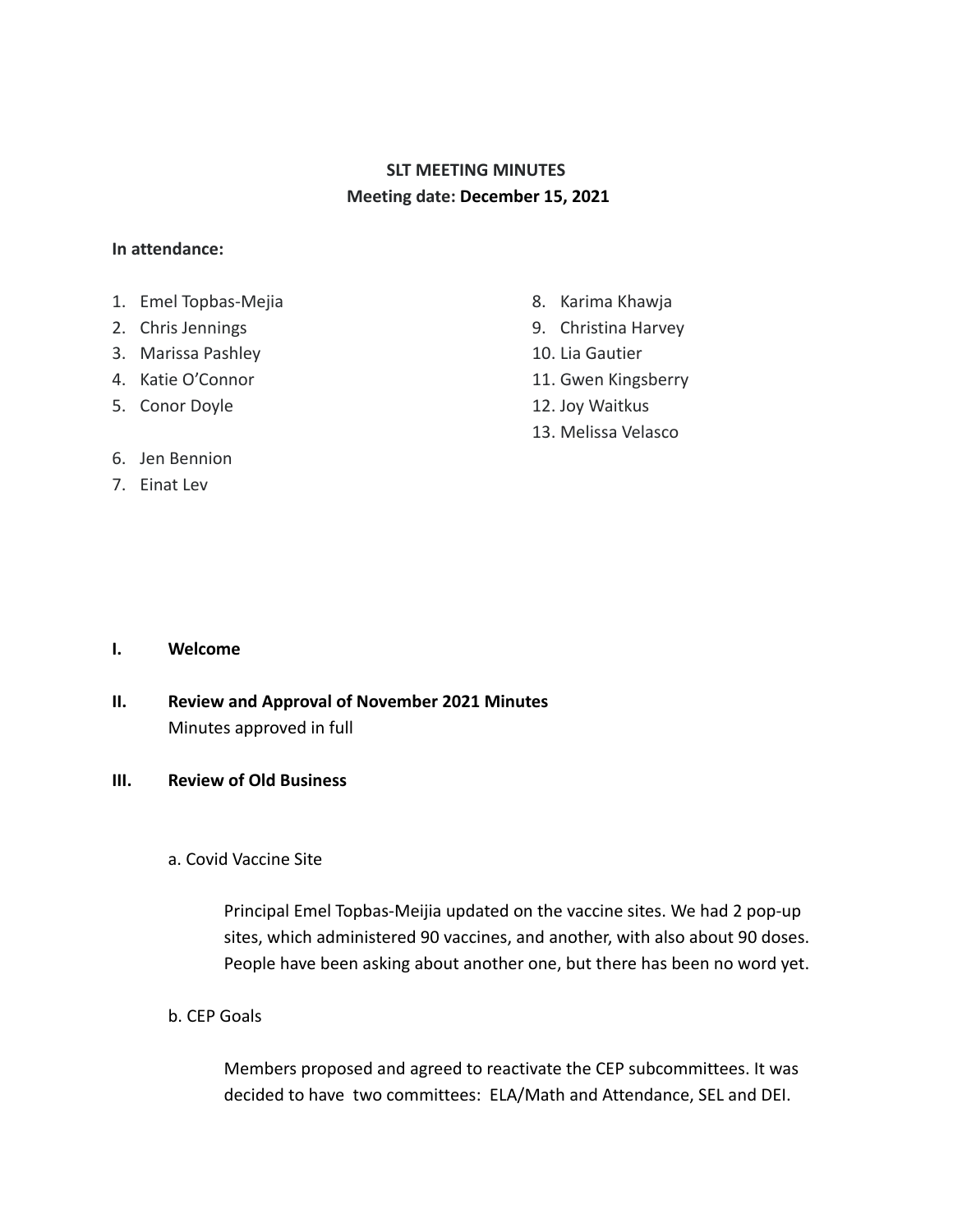ELA/ MATH: (Conor O'Doyle, Joy Waitkus, Einat Lev, Karima Khajima Christina Harvey)

Attendance/ SEL/DEI: (Gwen Kinbsberry, Chis Jennings, Katie O'Connor, Marissa Pashley)

Teachers will be asked to join.

We now have data for baseline assessments, DESSA screeners and absenteeism.

Karima Khawja asked about the situation with the library. She asked whether it is possible to involve PTO, parents or other resources. Many parents are unhappy with the lack of a library.

Topbas-Mejia responded that SLT is not involved in the hiring but that we should revisit the issue in January. The school is figuring out how to re-circulate the books and making sure the classroom libraries are robust.

### c. Regents Classes

Joy Waitkus discussed what happened during Regent's in last year's 8th grade. A Regents Math Enrichment class was offered, but kids did not sit for the test. Testing was affected by Covid.

Topbas-Mejia explained how the Regents work. Some schools offer Earth Science and Algebra. 187 has only offered Algebra in the past.

Einat Lev said parents are frustrated that Regents classes are not being offered.

Katie O'Connor said Regents classes do not lend themselves to a heterogeneous classroom. She also noted that the school has added ICT classes. After-school and Saturday prep classes have been offered in the past.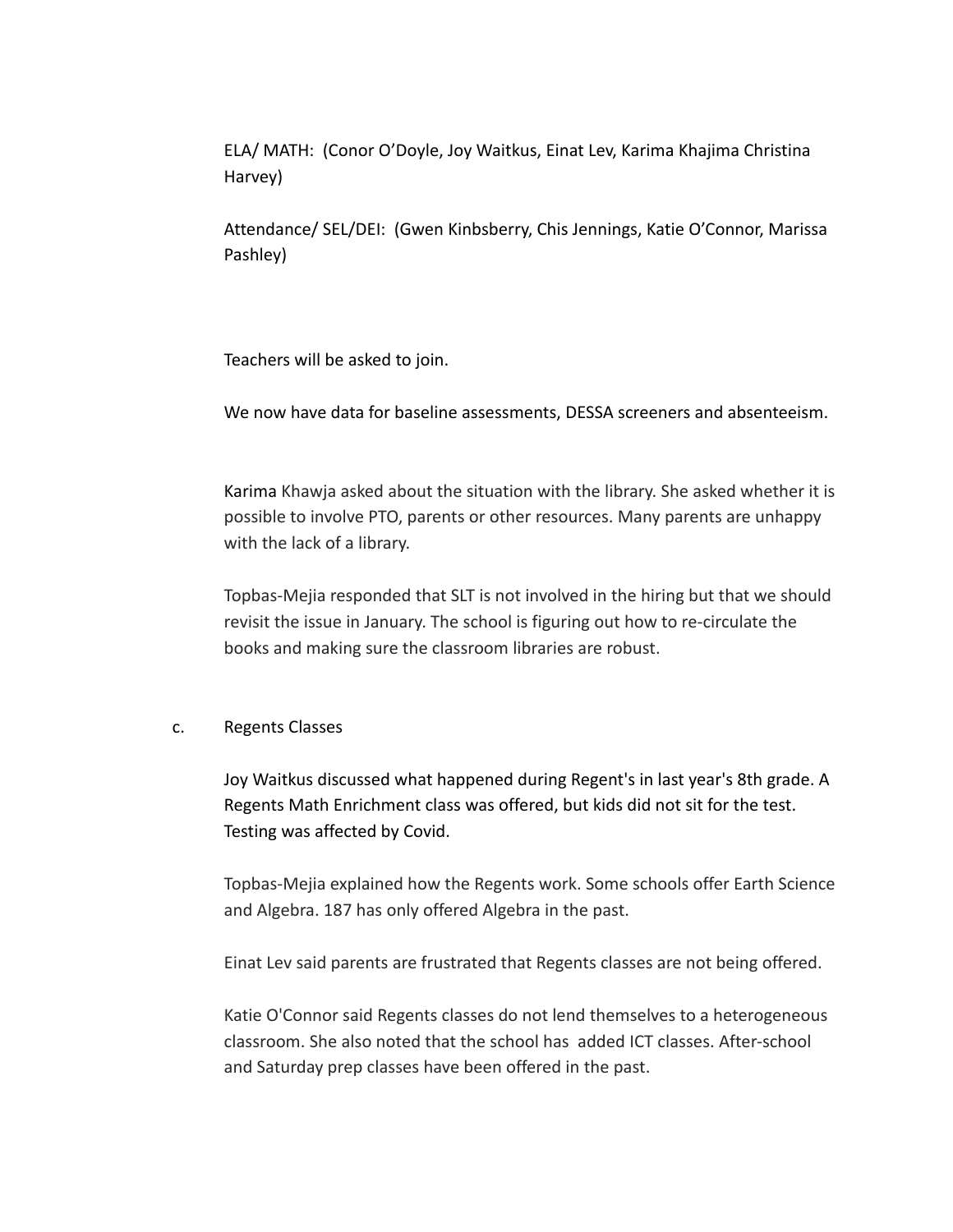It was agreed to look into whether the school has qualified staffing and the schedule to offer Regents classes. Assistant Principal Dimitra Daskaris will be invited as she has taught Regents math in the past.

### d. Wellness Council

Emma Pulse and Beth Mc Donald will start in January. Topbas-Mejia said the school has hydroponics and will try to create cooking classes, "seed to table." We would like to fold into the Wellness Council.

#### **IV. Sub-Committee Reports**

We don't have any reports today.

#### **V. New Business**

a. Superintendent Visit

Topbas-Mejia Superintendent Manuel Ramirez visited the school on 12/1. He visited 5 classrooms and "they all continued to shine." He visits 2 times per year.

He shared this feedback:

*Learning objectives are presented to students using student friendly language in the form of "I can…" or "We can…" statements In ICT classrooms, the co-teachers maximized the power of two teachers with high-impact co-teaching approaches like station teaching and parallel teaching Students were provided with opportunities to collaborate with peers (in pairs or in small groups) Students' voices were centered using structured discussion approaches (e.g., think-pair-share, turn and talk) Students were asked to explain their thinking to their peers verbally*

*Timers were used on the SmartBoard to structure the lesson Across math lessons, students are consistently using the CUBES strategy to deconstruct and understand word problems Across classrooms, students are using content specific vocabulary to support and explain their thinking and analysis (e.g., strategy, sum, ten frame, metaphor, theme, text, comprehend, evidence, multiply)*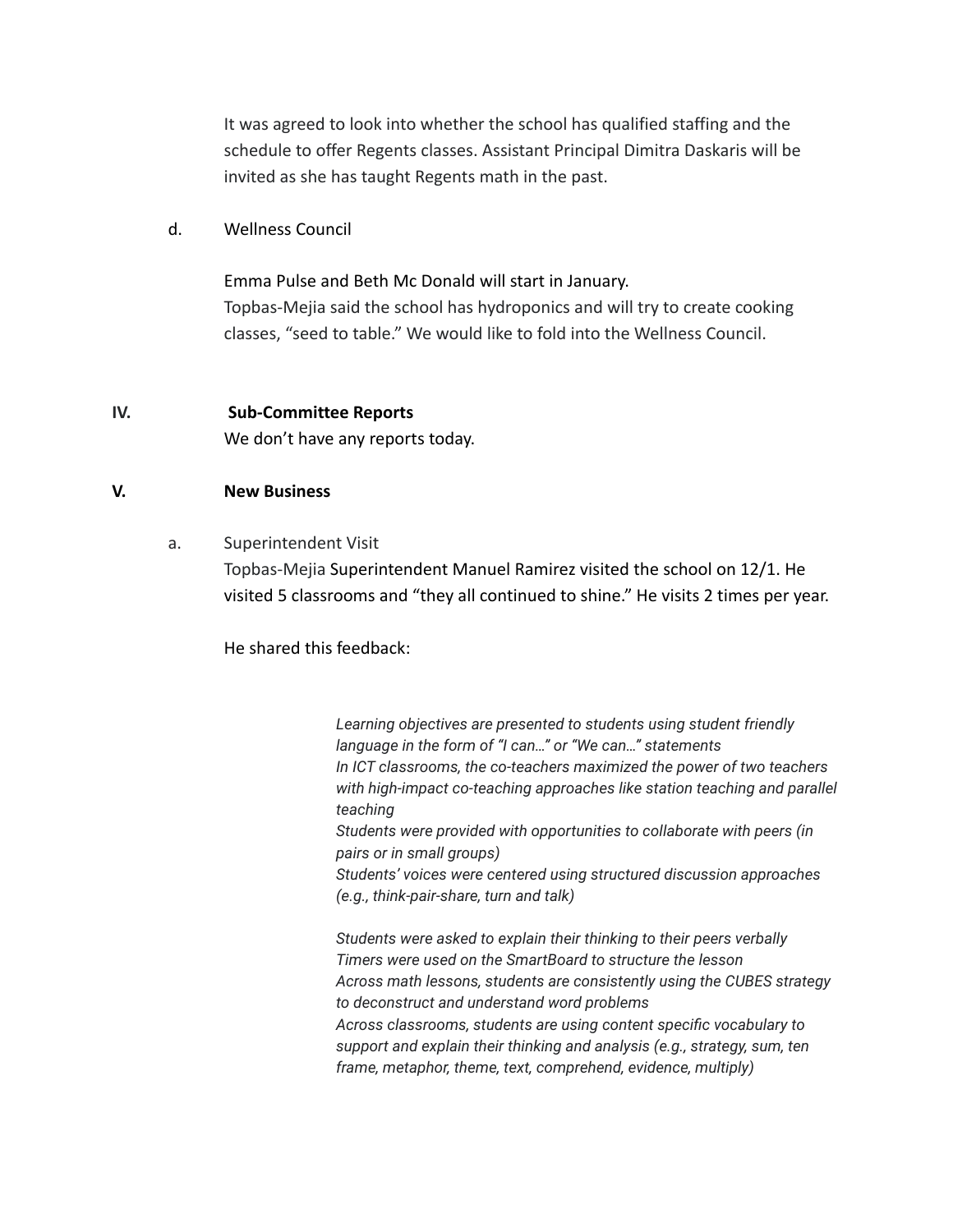We are working on: How are we after Covid with continuing to infuse technology. Continue to use discussion to ensure equity of student voice.

## b. 6th Grade Updates

Karima Khawja asked about what was happening in the 6th grade because there was a complete reshuffle.

Topbas-Mejia explained that we have three 6th-grade classes, one of which is ICT. The number of students who needed an ICT class was larger so we had to create a 2nd ICT class,and therefore move students around to create the proper balance.

Einat Lev asked if this is something that could have been prepared for in advance?

Topbas-Mejia responded that students enroll all year and also can get an IEP all year. We do prepare and also to support this we needed to bring on another staff member.

Karima Khawja said we owe it the students to give them more information and transparency, a lot of kids were very upset. In the future, more organization is needed when this happens again, since kids were so upset. The social-emotional needs have to be taken into consideration.

Joy Waitkus asked if this was pandemic-related. But Topbas-Mejia said it was due to enrollment.